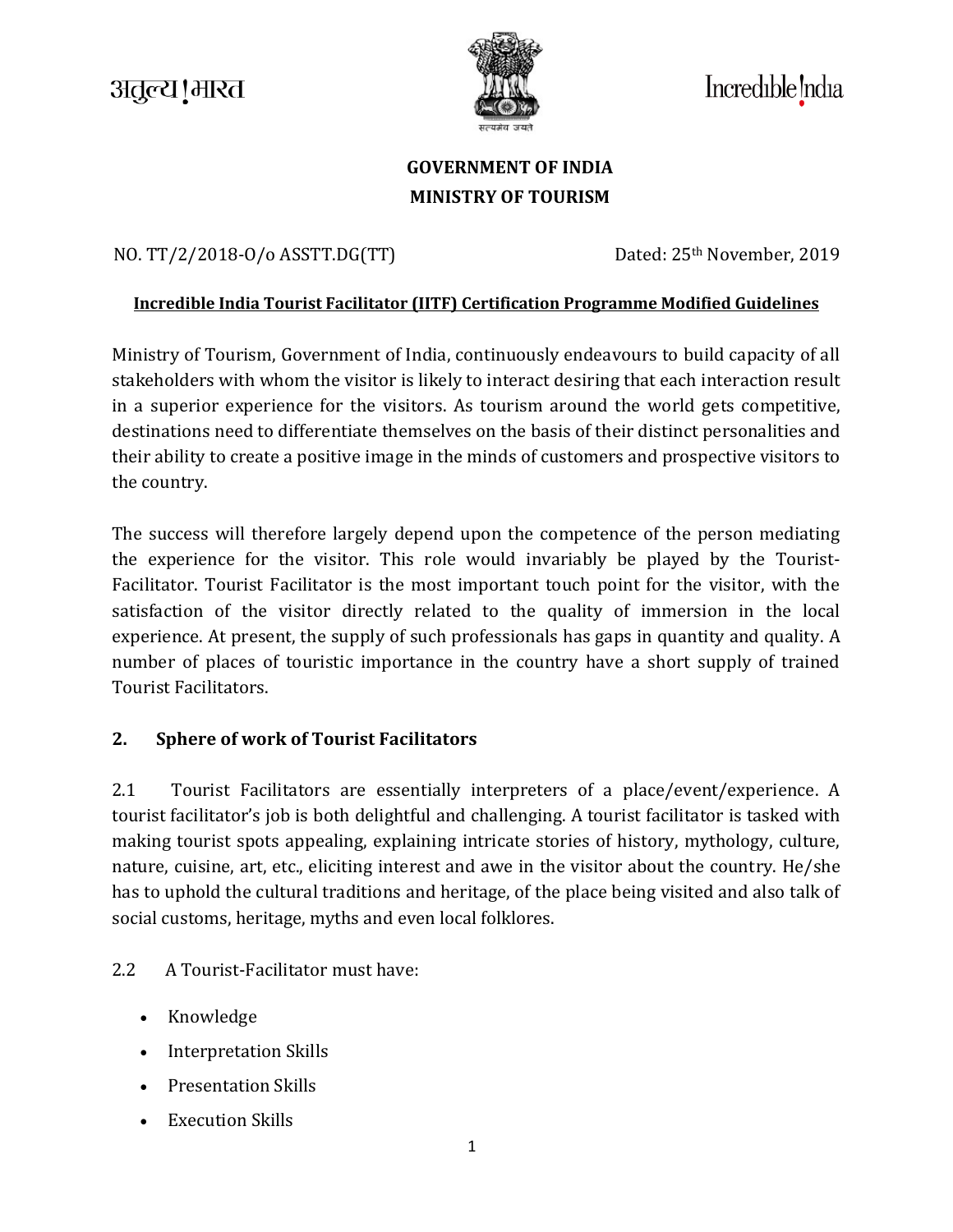To expand the scope of their work, they must acquire necessary experience of working as interpreters, hone their communication skills and gradually acquire domain knowledge about various tourist destinations.

### **3. Categories of Tourist Facilitators**

There shall be two categories of Tourist Facilitators:

i) **Incredible India Tourist Facilitator (IITF) (Basic)**: This would be basic category of tourist facilitators, having knowledge of Destinations in India and Experiences that India Offers to the tourists. The institution of tourist facilitators would be a basic component of the infrastructural requirement both for International and Domestic tourism. The tourist facilitators would also facilitate in providing pleasant and satisfying stay for the tourist during their visit to India.

ii) **Incredible India Tourist Facilitator (Advanced):** This would be specialized Tourist Facilitators in different area of tourism. The IITFC Basic category certificate holder would be eligible to enroll/register in the IITFC Advanced Level Category. The advanced category of tourist facilitators would be of two types to start with: -

- a. **Advanced Category (Heritage) -** Heritage tourism is broadly defined as travelling to experience the places, artefacts and activities that authentically represent the stories and people of the past and can include cultural, historic and natural resources. India is the perfect amalgamation of religions, customs, languages, and traditions and is reflected in its opulent heritage. The country is a treasure trove of art, philosophy, architecture, classical dances, flora, fauna, music and much more making it a destination ideal for heritage tourism. This category of tourist facilitators would be having specialised knowledge in the field of history, culture & heritage. The tourist facilitators under this category can be permitted/allowed entry into the Archaeological Survey of India (ASI) protected monuments in consultation with ASI.
- b. **Advanced Category (Adventure) -** Adventure tourism includes a wide range of outdoor activities. Adventure tourists engage in activities that are physically challenging and sometimes dangerous, or perceived to be so. Examples are sports such as trekking, mountaineering, white-water rafting and scuba diving. India, being a place of diverse terrain with mountains, rocks, forests, beaches, desert and rivers, offers much scope for adventure tourism, making it more exciting for adventure seekers. This category of tourist facilitators would be having specialised knowledge in the field of adventure tourism activities along with good interpersonal communication skills, critical thinking, planning and organizational skills. The tourist facilitators under this category must be adventurous, confident and passionate.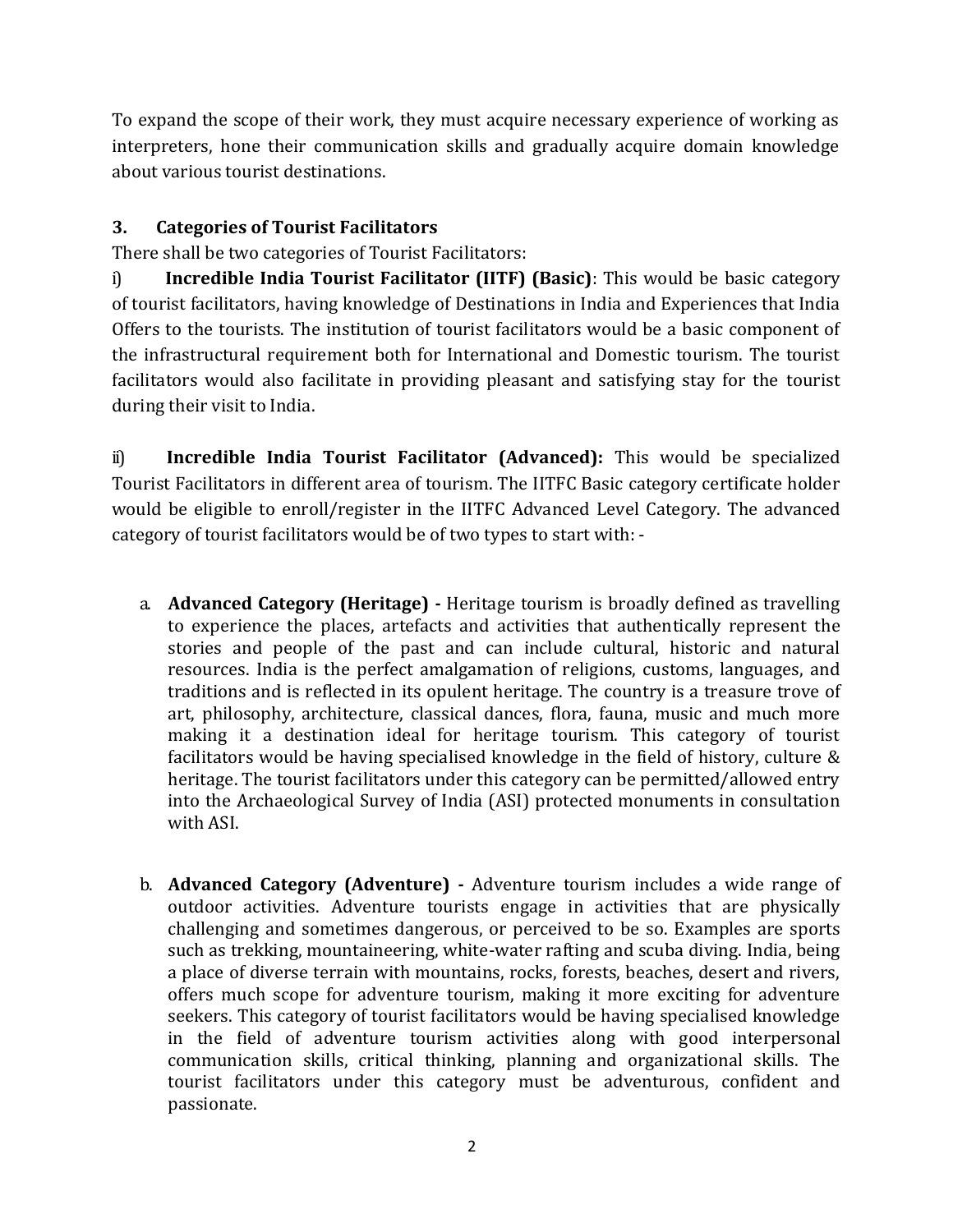**4. Certification of Specialization in spoken language**: The spoken language is an optional specialization programme, which a candidate may opt for after completion of IITF (Basic) and/ or IITF (Advanced) certification. Any IITF (Basic) and/or IITF (Advanced) category certificate holder having fluency in spoken foreign language (other than English) is eligible for registration. A candidate can also opt for language specialization in more than one language. The applicant is required to upload his IITF (Basic) and/ or IITF (Advanced) certificate at the time of registration for the language specialization.

## **5. Eligibility and Registration procedure for joining the Incredible India Tourist Facilitator Course for Basic and Advanced (Heritage & Adventure) Category:**

## **a) Eligibility criteria:**

- i. The candidate must have attained the age of 18 years as on the date of registration to the course on the portal by the candidate (https://iitf.gov.in).
- $ii$  The candidate below the age of 40 years should have completed  $10+2$  or equivalent examination whereas the candidates of 40 years of age and above should have completed 10 or equivalent examination conducted by any recognised Board by Government of India/State Government on or before the date of registration to the course.

## **He/she may register himself/herself by uploading all the following documents on the IITFC website/portal: -**

- a. Document showing age proof (copy of 10<sup>th</sup> Class Board Certificate/ Passport issued by the authority)
- b. Address Proof (Aadhaar Card, Passport, Driving License, Ration Card, Voter ID Card or Certificate of Residence proof by the competent authority)
- c. 10+2 or equivalent Certificate (issued by any recognised Board by Government of India/State Government), and
- d. Caste certificate (in case of SC/ST candidate) issued by the competent authority.

## **iii. To register under IITFC advanced category a candidate must be an IITFC Basic category certificate holder.**

## **b) Registration process:**

i. Any person aspiring to be an IITF certificate holder needs to register himself on the IITF portal giving all the details as required therein. In the process of registration, he/she will be creating a User Id. and Password. The registration would be based on Aadhaar Card No. issued by UIDAI or Voter Card Id. No. issued by Election Commission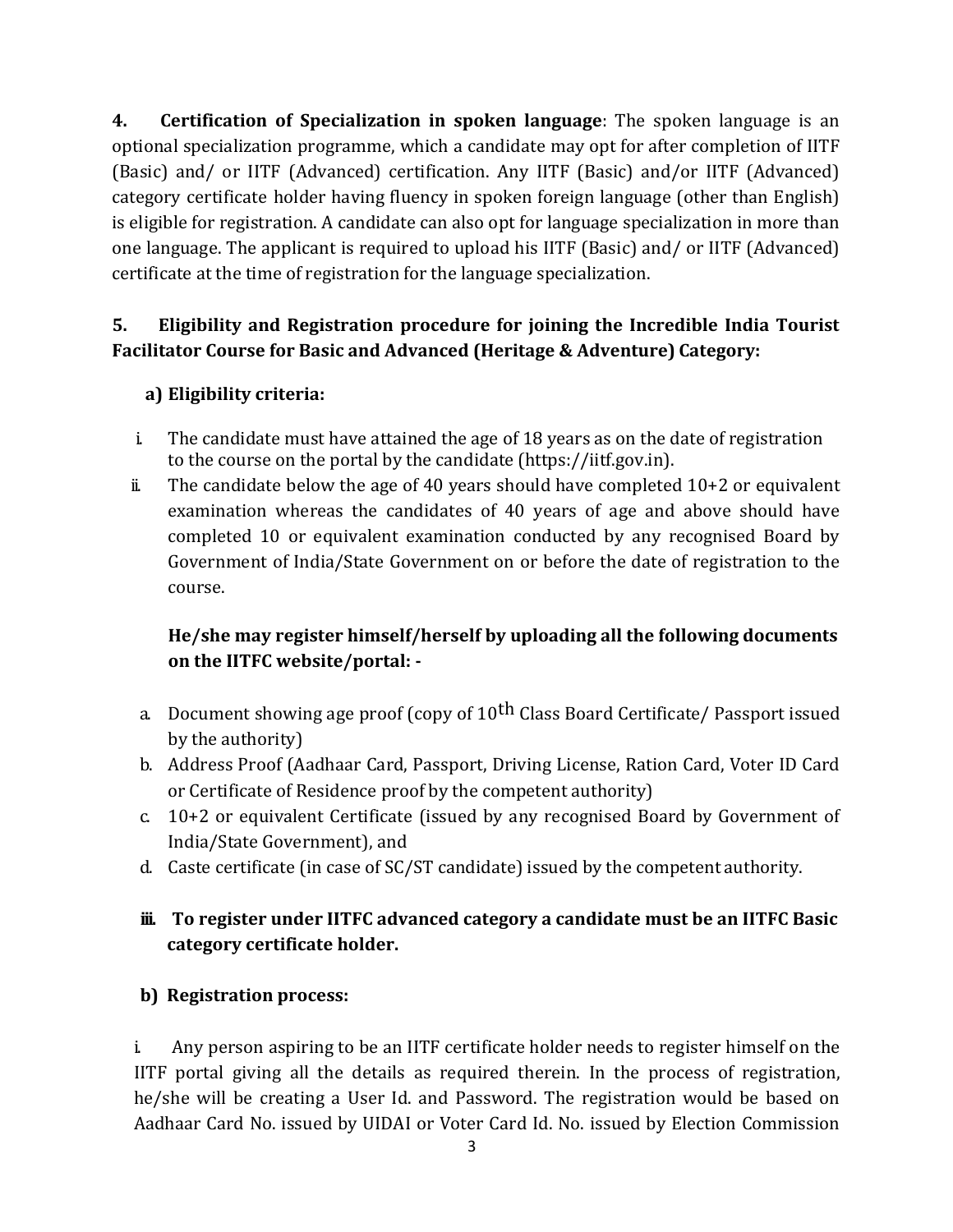of India along with One Time Password (OTP) based verification using Mobile Number.

ii. He/she is required to upload the documents such as age proof, minimum qualification requirement, etc. as specified under Para 5. a) (i) & (ii) above in accordance with the specification given.

iii. The candidate is required to pay registration fee of Rs. 2000/- (Rupees two thousand) only **(non-refundable)**, or as modified from time to time, through the payment gateway as specified on the website/portal. The SC and ST candidates, the candidates who are domicile residence of the Union Territory of Ladak, Jammu & Kashmir and the candidates who are the domicile residence of Aspirational Districts as identified by NITI AAYOG (as amended from time to time**\*\***) **(Annexure-1)** are exempted from registration fee. The candidates from SC and ST category are required to upload a caste certificate issued by the competent authority and the candidates who are the domicile residence of the Union Territory of Ladak, Jammu & Kashmir and Aspirational Districts as identified by NITI AAYOG are required to upload an address/domicile residence proof issued by the competent authority.

iv. The certificate submitted by the candidate at the time of registration would be subject to verification by the concerned authorities. In case, at any point of time, it is found that the candidate had submitted a false or fabricated certificate, his/her IITF Certification would be cancelled without any prior notice and the fee paid for registration will be forfeited.

v. The registration of the candidate would be subject to Police verification of character and antecedents. In case, police verification of character and antecedents of a candidate is found negative, his/her candidature would be terminated forthwith without any prior notice.

vi. Registration once done will be valid for three years and it can be renewed for a period of further two years with a payment of 50% fee to be paid by the candidate at the time of initial registration.

#### **6. Structure of IITF Certification**

6.1 Each course (Basic and Advanced) would be divided into different modules. Once registered, the candidate is required to go through the contents of the course as uploaded on the IITF web portal and complete the assignments/questionnaire.

6.2 The Basic IITF certification programme Course is divided into various Modules. The first six modules aim to equip candidate with basic knowledge and skills required by a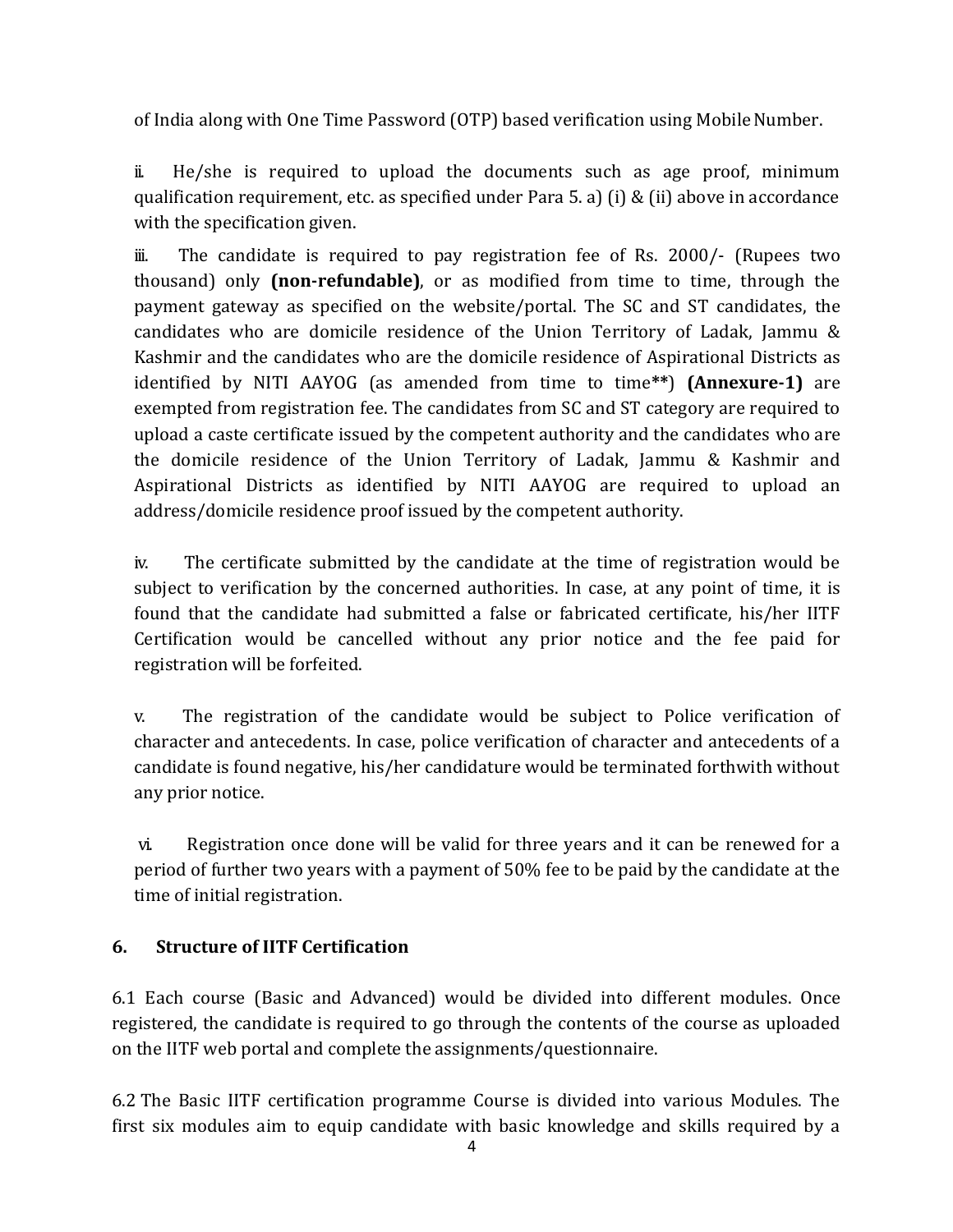Tourist facilitator. The last Module is related with tourist destinations and experiences of different States of India.

6.3 It is mandatory for the candidate to complete at least one State for completion of course.

However, more State modules can be taken up to enhance individual knowledge (optional).

6.4 Each module in the course will have to be completed so as to gain access to the next module. The course will require completion of all modules. After completion of module, an Online Course Completion Certificate (OCC) will be generated. Once generated, OCC will be valid for three years from the date of issuance.

6.5 The candidate must obtain OCC minimum one month before registering for End-of Programme examination.

### **7. Refresher Course:**

7.1 Before completion of five years' validation period, a Tourist Facilitator has to undergo two weeks' online refresher course to be conducted by IITTM.

7.2 It would be mandatory for IITF- Basic and Advanced to get them registered for refresher programme. The candidate may get themselves registered for refresher courses well before four months of expiry of five years' validity period.

7.3 There would be no registration fee for undergoing refresher course. They will have to get themselves registered using their existing and valid IITF Certificate and Aadhaar card number given by UIDAI or Voter ID card issued by Election Commission of India and their mobile number.

7.4 Once they have completed the online refresher course, certified by Ministry of Tourism Govt. of India, the existing IITF certificate and badge would be renewed by Ministry of Tourism, Govt. of India for a period of further five years.

## **8. Scope for Existing Guide License Holders (Regional Level Guides)**

8.1 This platform will be open to existing Ministry of Tourism; Govt. of India approved Regional Level Tourist Guides (RLG's) who can use this platform for knowledge enhancement. The platform has a universal appeal and does not restrict the existing professional guides and stake holders rather enhance their scope. With this short term online learning programme even working guides have the flexibility to enhance their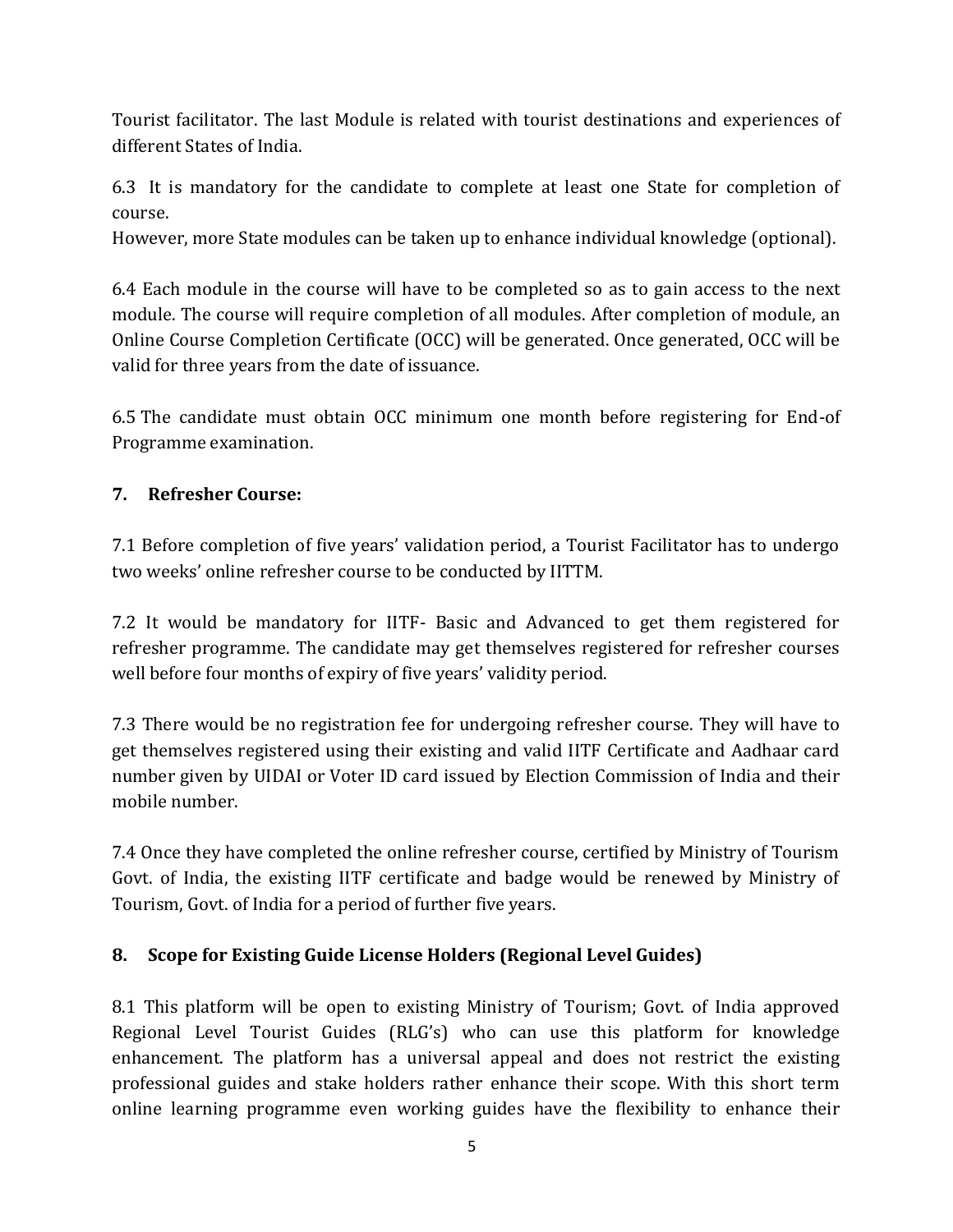knowledge without region and time barrier. Also, Ministry of Tourism, Govt. of India approved Regional Level Guides will get the opportunity to be listed in the IITF online web portal.

8.2 The registration for existing Regional Level Guides (RLG's) will start after 15<sup>th</sup>August, 2019. In the due course, the current Regional Level Guides will automatically be issued

IITF- Basic Certificate with Incredible India Badge 1 on registering for the basic IITF course on the portal.

8.3 For registration they have to upload the RLG License issued by the Regional Offices of the Ministry of Tourism, Govt. of India. No fee is payable for this purpose. No prequalification or any such other requirement is needed for them.

8.4 The above mentioned automatic certification to IITF (Basic) would be valid for six months only from that day and he/she has to get it extended further for a period of five years by undergoing refresher course (As stated in Para 7).

8.5 Existing Regional Level Guide (RLG's) license holders have to undergo for IITFC Refresher course within a period of six (6) months of obtaining the IITFC Basic category certificate in order to enroll/register themselves for Advanced (Heritage/Adventure) category certification. Further they would also have to go for a field training programme that would be conducted by ASI for a group of ASI protected monuments for further renewal of the IITFC-Advanced (Heritage) certificate for a period of five years."

#### **9 Examination for IITFC (Basic and Advanced)**

9.1 Once the candidate has successfully completed all the modules of the course and generated Online Course Completion Certificate, he/she may register for the examination by paying an examination fee of Rs 500/- **(non-refundable)** or as modified from time to time. The SC and ST candidates, the candidates who are domicile residence of the Union Territory of Ladak, Jammu & Kashmir and the candidates who are the domicile residence of Aspirational Districts as identified by NITI AAYOG (as amended from time to time**\*\***) **(Annexure-1)** are exempted from the examination fee. Examination would be conducted online by the agency so identified by IITTM.

9.2 Examination Centres would be at identified location as selected by the candidate out of the various given options. No request for change of examination centre would be entertained once it is allocated and further training and internships will be conducted in and around this Centre. Centre selection will be done in coordination with Regional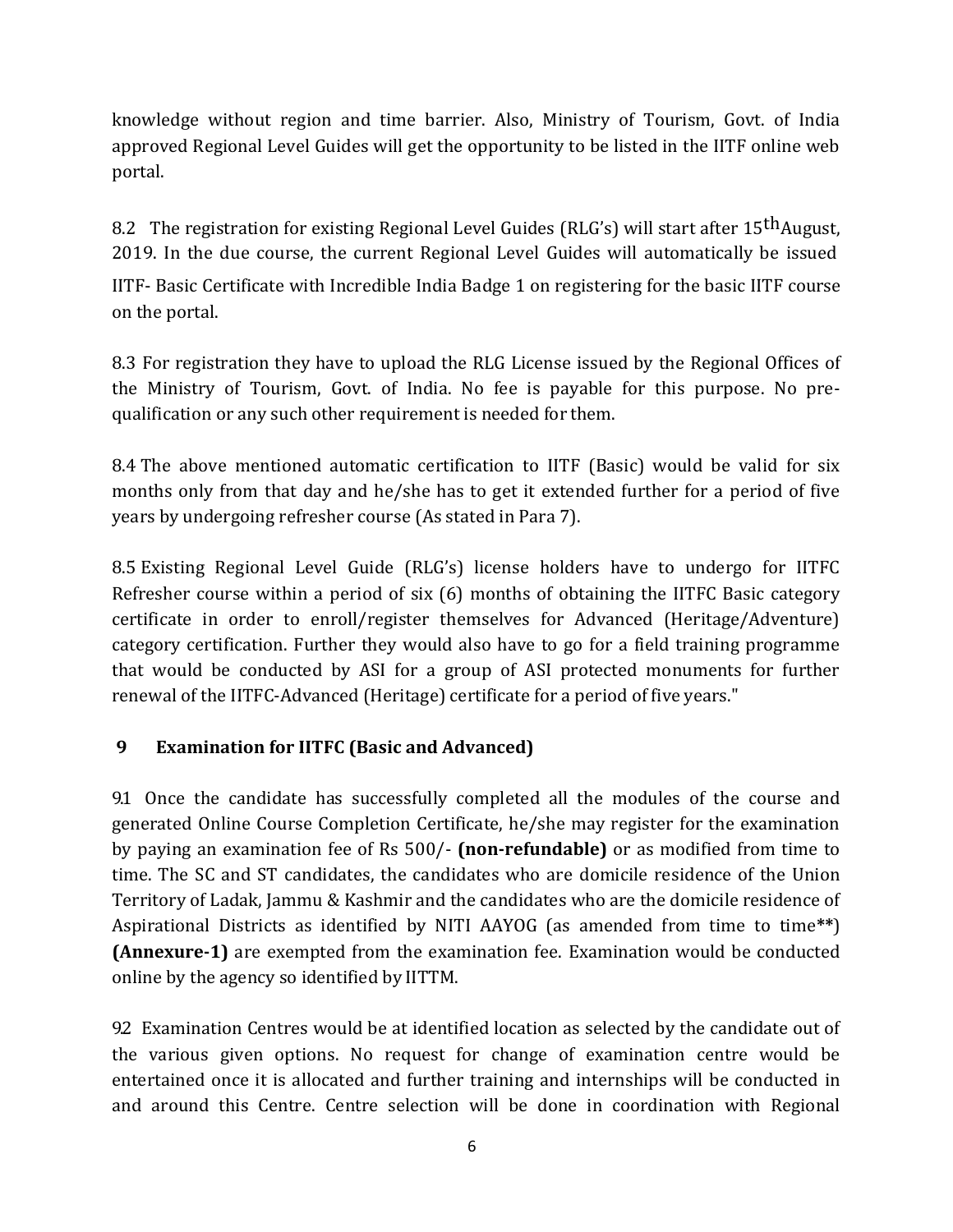Directors and third party examination agency.

9.3 Normally the examination would be conducted twice in the calendar year i.e. June & December. The enrolment for June exams would be closed on 30th April and for December exam on 31st October.

9.4 Examination for spoken languages would also be held in various identified local spoken language. Each candidate is required to secure minimum passing/qualifying marks of 50% (Fifty Percentage) in the spoken test. Candidates can appear any number of times for an examination.

9.5 In case a candidate fails to secure minimum qualifying marks in the first attempt, he/she would be entitled to attempt the end-of-programme examination again till the validity of his/her OCC certificate on the payment of examination fees (if applicable).

9.6 Candidates who have passed the end-of programme examination will be eligible for further Training and Internship. The candidates will undergo a seven days training conducted by IITTM at the same centre selected by candidate for End- of programme examination. The candidates are then required to undertake mandatory internship of seven working days with tour operators approved by the Ministry of Tourism, Govt. of India at the selected centres. Regional Directors India Tourism offices will support in arranging internships for candidates.

9.7 After completion of all the above formalities i.e. qualifying the examination, internship, behaviour skill training, verification of documents and police verification, the candidates would be awarded IITF Basic/Advanced certificate.

9.8 The IITF Certificate would be a unique ID along with "Incredible India Badge (अतुल्यभारत चिन्ह) – 1 (Basic) & Badge – 2 (चिन्ह) (Advanced)" / issued by Ministry of Tourism, Govt. of India. The spoken language certification would be specified on the "Incredible India Badge". All certified badge holders would be listed on Incredible India website where a data base of certified Tourist Facilitator would be maintained by Ministry of Tourism, Govt. of India. This would be available for use by all interested stakeholders.

## **10. Disqualification of Tourist Facilitator**

10.1 It is expected that IITF certificate holders will deliver their work in professional and ethical manner with due diligence and sincerity. All IITF Certificate holders would be required to online give their acceptance for observance of 'Code of Conduct' as prescribed by the Ministry of Tourism, Government of India **(Annexure-2).**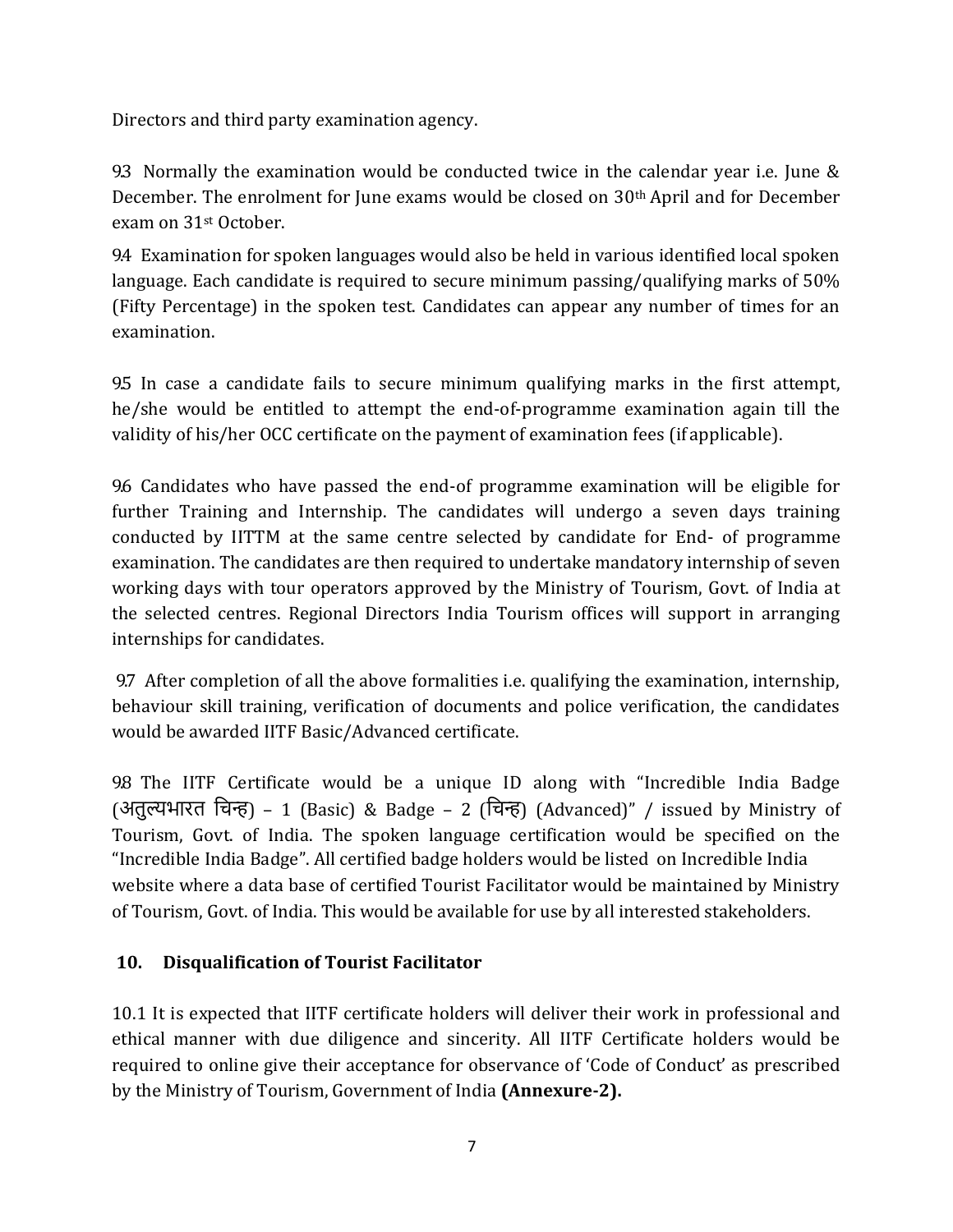10.2 In case there is any serious complaint against the functioning, behaviour etc. against an IITF certificate holder, be of any categories, the matter will be considered by a committee headed by ADG(T), Divisional head of Travel Trade Division of the Ministry and members drawn from IITTM. The matter will be first investigated/ inquired by Regional Director, India tourism, in whose region the alleged incident took place. He will submit the report to the committee as mentioned above. In case the allegation/complaint against the IITF Certificate holder is found valid/ correct, the said Tourist Facilitator may be disqualified to perform in his capacity according to the decisions of the competent authority.

### **\*\* - List of Aspirational Districts identified by NITI AAYOG as on 24.07.2019 (Annexure-1)**.

\*\*\*\*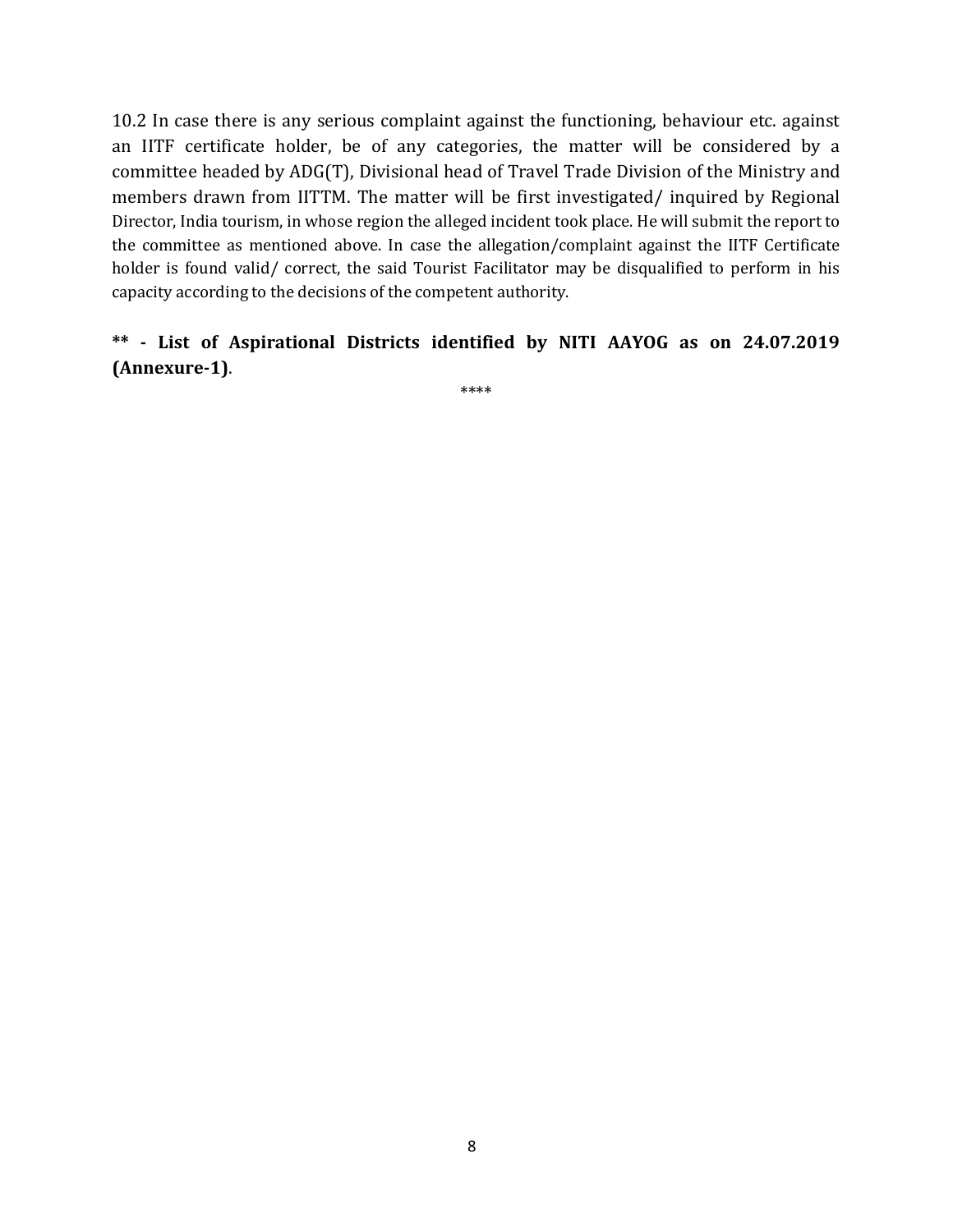## **(Annexure – 1)**

#### **NITI AAYOG Transforming Aspirational Districts as on 24.07.2019**

| <b>List of 112 Aspirational Districts</b> |                          |                 |  |  |
|-------------------------------------------|--------------------------|-----------------|--|--|
| S.No.                                     | <b>State</b>             | <b>District</b> |  |  |
| 1                                         | Andhra Pradesh           | Vizianagaram    |  |  |
| $\overline{2}$                            | Andhra Pradesh           | Visakhapatnam   |  |  |
| 3                                         | Andhra Pradesh           | Y.S.R. Kadapa   |  |  |
| $\overline{4}$                            | <b>Arunachal Pradesh</b> | Namsai          |  |  |
| 5                                         | Assam                    | Goalpara        |  |  |
| 6                                         | Assam                    | <b>Barpeta</b>  |  |  |
| 7                                         | Assam                    | Hailakandi      |  |  |
| 8                                         | Assam                    | <b>Baksa</b>    |  |  |
| 9                                         | Assam                    | Darrang         |  |  |
| 10                                        | Assam                    | Udalguri        |  |  |
| 11                                        | Assam                    | Dhubri          |  |  |
| 12                                        | <b>Bihar</b>             | Sitamarhi       |  |  |
| 13                                        | <b>Bihar</b>             | Araria          |  |  |
| 14                                        | <b>Bihar</b>             | Purnia          |  |  |
| 15                                        | <b>Bihar</b>             | Katihar         |  |  |
| 16                                        | <b>Bihar</b>             | Muzaffarpur     |  |  |
| 17                                        | <b>Bihar</b>             | Begusarai       |  |  |
| 18                                        | <b>Bihar</b>             | Khagaria        |  |  |
| 19                                        | <b>Bihar</b>             | <b>Banka</b>    |  |  |
| 20                                        | <b>Bihar</b>             | Sheikhpura      |  |  |
| 21                                        | <b>Bihar</b>             | Aurangabad      |  |  |
| 22                                        | <b>Bihar</b>             | Gaya            |  |  |
| 23                                        | <b>Bihar</b>             | Nawada          |  |  |
| 24                                        | <b>Bihar</b>             | Jamui           |  |  |
| 25                                        | Chhattisgarh             | Korba           |  |  |
| 26                                        | Chhattisgarh             | Rajnandgaon     |  |  |
| 27                                        | Chhattisgarh             | Mahasamund      |  |  |
| 28                                        | Chhattisgarh             | Kanker          |  |  |
| 29                                        | Chhattisgarh             | Narayanpur      |  |  |
| 30                                        | Chhattisgarh             | Dantewada       |  |  |
| 31                                        | Chhattisgarh             | Bijapur         |  |  |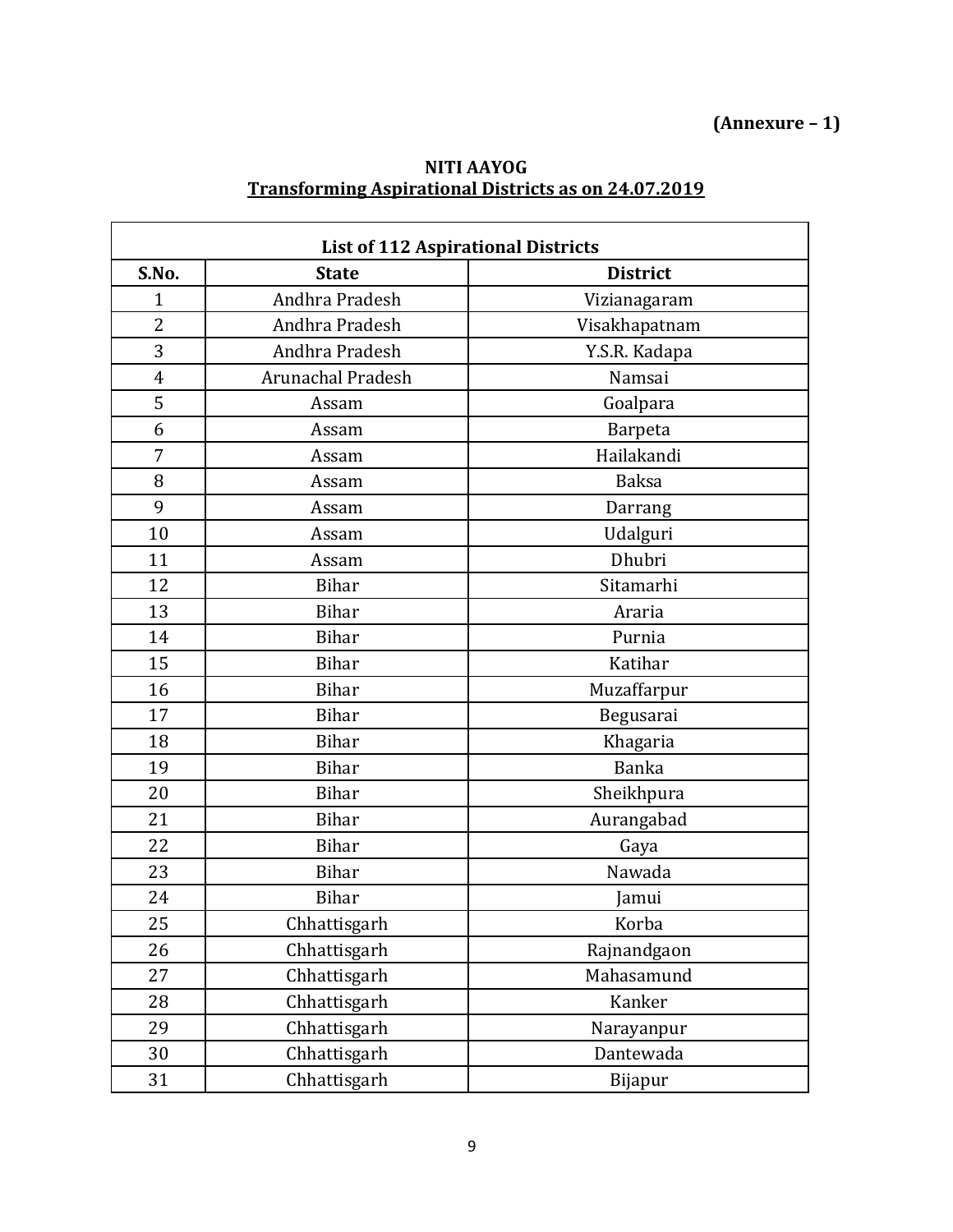| 32 | Chhattisgarh            | <b>Bastar</b>       |
|----|-------------------------|---------------------|
| 33 | Chhattisgarh            | Kondagaon           |
| 34 | Chhattisgarh            | Sukma               |
| 35 | Gujarat                 | <b>DAHOD</b>        |
| 36 | Gujarat                 | Narmada             |
| 37 | Haryana                 | Mewat               |
| 38 | <b>Himachal Pradesh</b> | Chamba              |
| 39 | Jammu & Kashmir         | Kupwara             |
| 40 | Jammu & Kashmir         | Baramula            |
| 41 | Jharkhand               | Garhwa              |
| 42 | Jharkhand               | Chatra              |
| 43 | <b>Iharkhand</b>        | Giridih             |
| 44 | Jharkhand               | Godda               |
| 45 | Jharkhand               | Sahibganj           |
| 46 | Jharkhand               | Pakur               |
| 47 | Jharkhand               | <b>Bokaro</b>       |
| 48 | Jharkhand               | Lohardaga           |
| 49 | Jharkhand               | Purbi Singhbhum     |
| 50 | <b>Iharkhand</b>        | Palamu              |
| 51 | Jharkhand               | Latehar             |
| 52 | <b>Iharkhand</b>        | Hazaribagh          |
| 53 | Jharkhand               | Ramgarh             |
| 54 | Jharkhand               | Dumka               |
| 55 | <b>Iharkhand</b>        | Ranchi              |
| 56 | <b>Iharkhand</b>        | Khunti              |
| 57 | Jharkhand               | Gumla               |
| 58 | <b>Iharkhand</b>        | Simdega             |
| 59 | Jharkhand               | Pashchimi Singhbhum |
| 60 | Karnataka               | Raichur             |
| 61 | Karnataka               | Yadgir              |
| 62 | Kerala                  | Wayanad             |
| 63 | Madhya Pradesh          | Chhatarpur          |
| 64 | Madhya Pradesh          | Damoh               |
| 65 | Madhya Pradesh          | Barwani             |
| 66 | Madhya Pradesh          | Rajgarh             |
| 67 | Madhya Pradesh          | Vidisha             |
| 68 | Madhya Pradesh          | Guna                |
| 69 | Madhya Pradesh          | Singrauli           |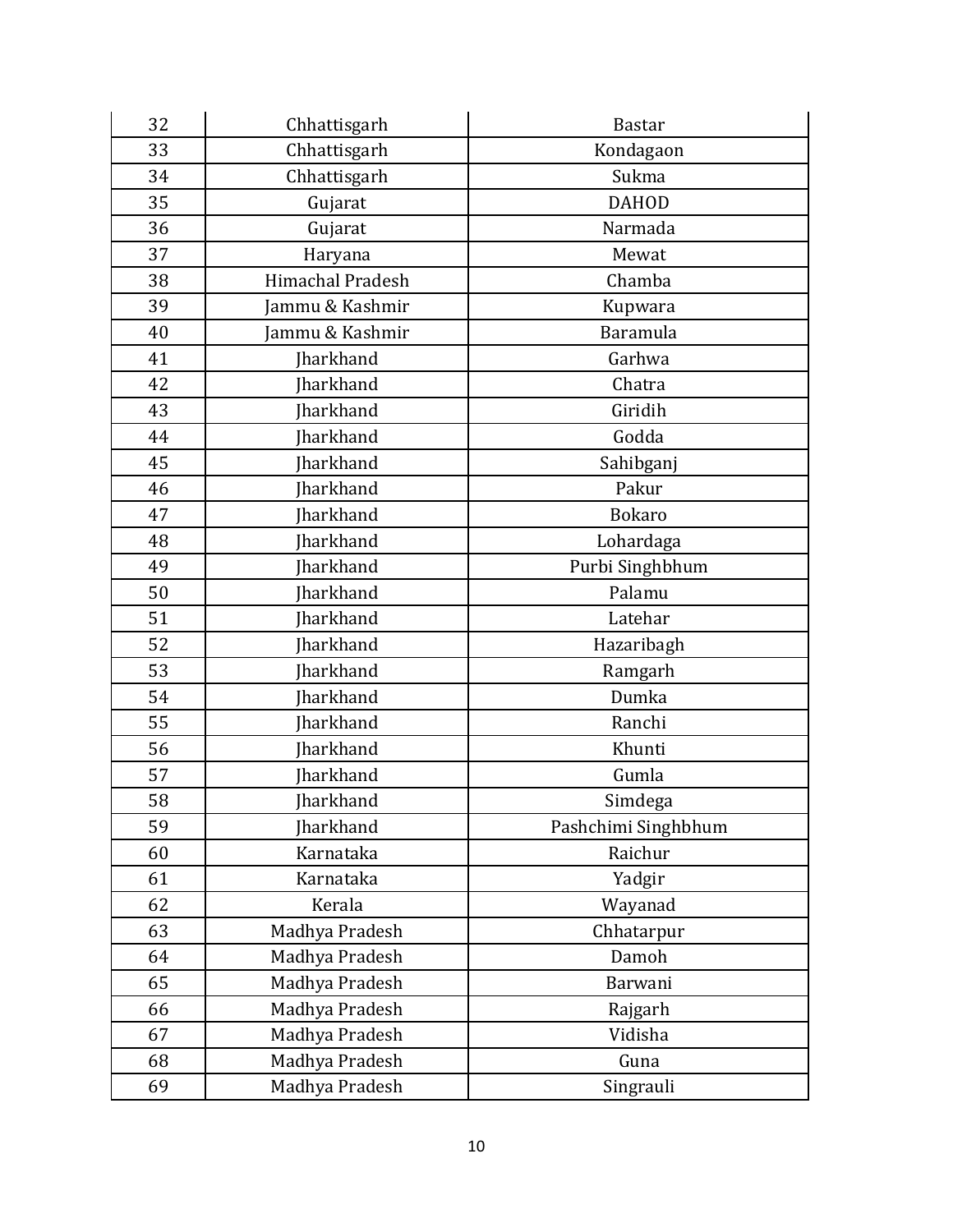| 70  | Madhya Pradesh       | Khandwa              |
|-----|----------------------|----------------------|
| 71  | Maharashtra          | Nandurbar            |
| 72  | Maharashtra          | Washim               |
| 73  | Maharashtra          | Gadchiroli           |
| 74  | Maharashtra          | Osmanabad            |
| 75  | Manipur              | Chandel              |
| 76  | Meghalaya            | Ribhoi               |
| 77  | Mizoram              | Mamit                |
| 78  | Nagaland             | Kiphire              |
| 79  | Odisha               | Dhenkanal            |
| 80  | Odisha               | Gajapati             |
| 81  | <b>Odisha</b>        | Kandhamal            |
| 82  | Odisha               | Balangir             |
| 83  | Odisha               | Kalahandi            |
| 84  | Odisha               | Rayagada             |
| 85  | Odisha               | Koraput              |
| 86  | Odisha               | Malkangiri           |
| 87  | Odisha               | Nawarangpur          |
| 88  | Odisha               | Nuapada              |
| 89  | Punjab               | Moga                 |
| 90  | Punjab               | Firozpur             |
| 91  | Rajasthan            | Dholpur              |
| 92  | Rajasthan            | Karauli              |
| 93  | Rajasthan            | Jaisalmer            |
| 94  | Rajasthan            | Sirohi               |
| 95  | Rajasthan            | <b>Baran</b>         |
| 96  | Sikkim               | West Sikkim          |
| 97  | Tamil Nadu           | Virudhunagar         |
| 98  | Tamil Nadu           | Ramanathapuram       |
| 99  | Telangana            | Asifabad             |
| 100 | Telangana            | Bhopapalli           |
| 101 | Telangana            | Bhadradri Kothagudem |
| 102 | Tripura              | Dhalai               |
| 103 | <b>Uttar Pradesh</b> | Chitrakoot           |
| 104 | <b>Uttar Pradesh</b> | Fatehpur             |
| 105 | <b>Uttar Pradesh</b> | Bahraich             |
| 106 | <b>Uttar Pradesh</b> | Shrawasti            |
| 107 | <b>Uttar Pradesh</b> | Balrampur            |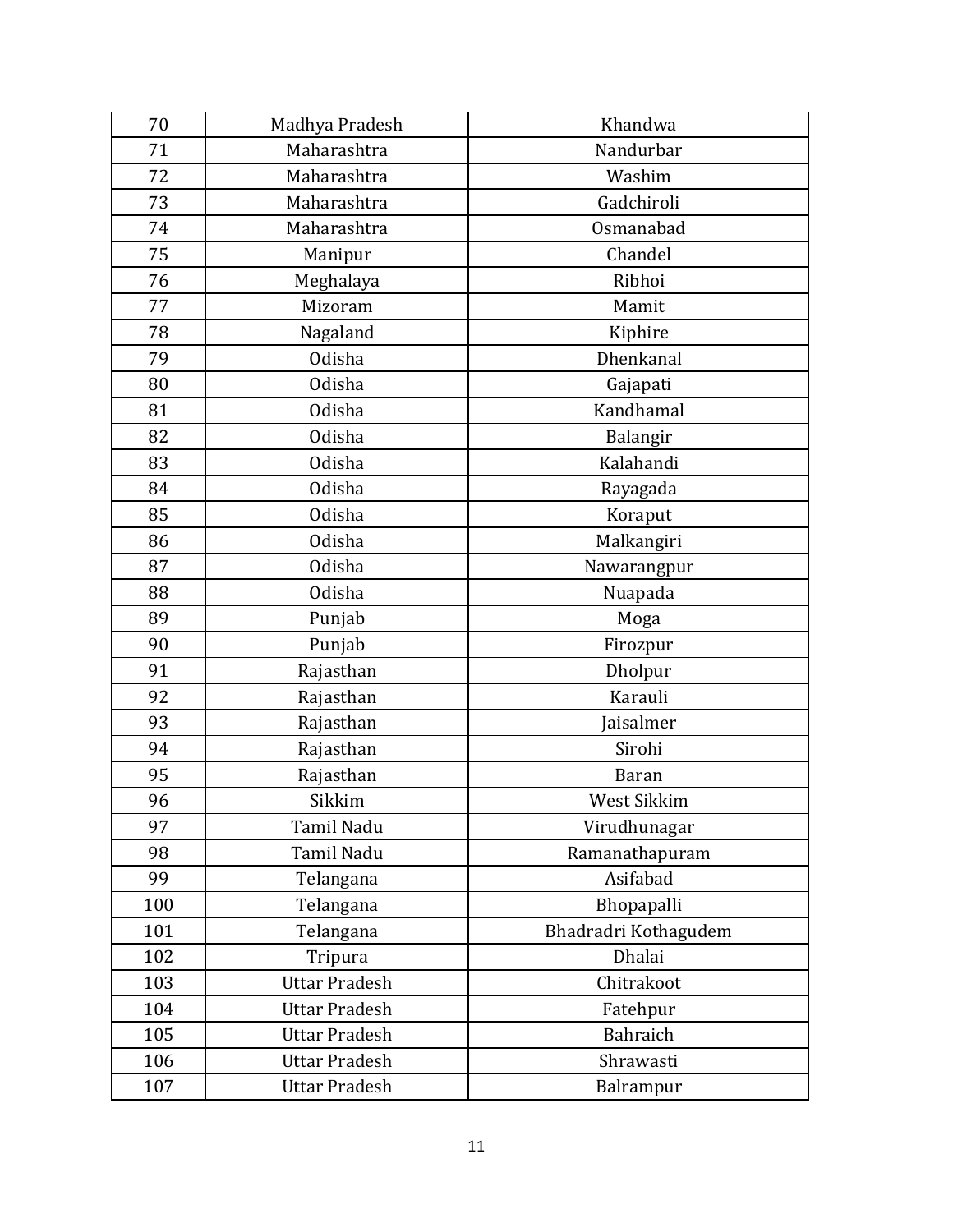| 108 | Uttar Pradesh | Siddharthnagar    |
|-----|---------------|-------------------|
| 109 | Uttar Pradesh | Chandauli         |
| 110 | Uttar Pradesh | Sonebhadra        |
| 111 | Uttarakhand   | Udham Singh Nagar |
| 112 | Uttarakhand   | Haridwar          |

\*\*\*\*\*\*\*\*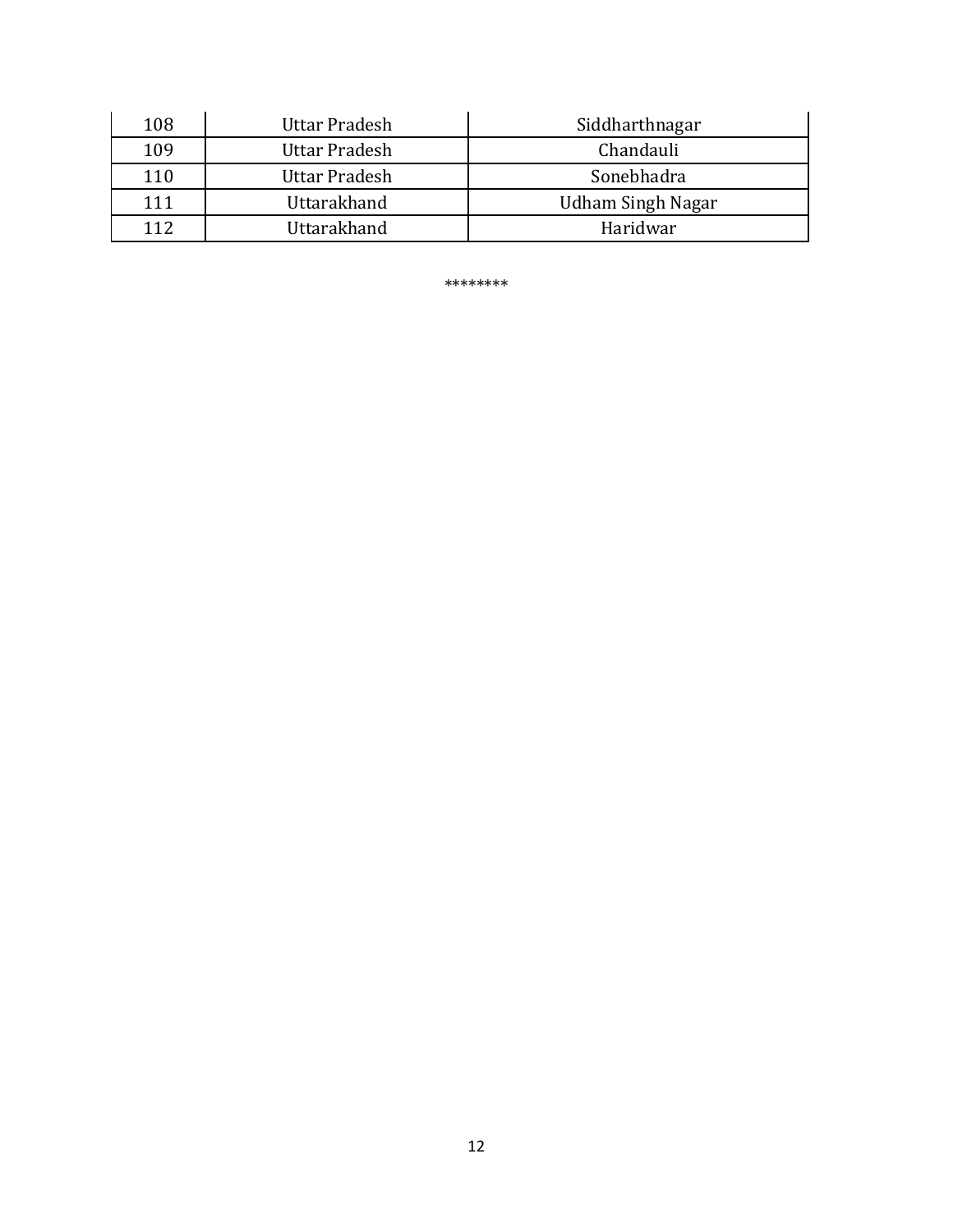### **'Code of Conduct' for Incredible India Tourist Facilitator (IITF) Certificate holder**

1. The IITF Certificate holder, when on duty, shall; always wear "Incredible India Badge (अतुल्यभारत चिन्ह )– 1 (Basic) & Badge – 2 (चिन्ह ) (Advanced)" issued by Ministry of Tourism, Govt. of India and also wear the name tag while accompanying the tourists.

2. The IITF Certificate is strictly non – transferable and the IITF Certificate holder would not lend his / her 'Incredible India Badge' or any other document which may have been issued to him / her by Ministry of Tourism to any other person(s). Any violation of this rule would make him / her liable to disciplinary action and IITF Certificate holder may be disqualified to perform in his capacity according to the decisions of the competent authority.

3. In case of loss or damage to the 'Incredible India Badge' the IITF Certificate holder would immediately inform the office of concerned India Tourism and the nearest Police Station. The Tourist Facilitator has to apply for the duplicate 'Incredible India Badge' on the basis of First Information Report (FIR) and statement that the 'Incredible India Badge' has been lost. The Tourist Facilitator would be responsible for the safe custody of the 'Incredible India Badge'.

A nominal fee to be determined by the concerned Regional Director in consultation with the Ministry of Tourism from time to time would be charged for issuance of Duplicate 'Incredible India Badge'.

4. The IITF Certificate holder would not solicit tips from tourists.

5. The IITF Certificate holder would dress in a presentable manner to uphold the dignity and honor of the profession to which he / she belongs and of the country.

6. The IITF Certificate holder would not canvass business of any kind on behalf of the business houses, travel agents, hoteliers, paying - guest houses, shop-keepers, transport operators, etc., nor he / she would accept monetary commission from them or indulge in any other unethical practices.

7. The IITF Certificate holder if found to be canvassing for shopping establishments like shops selling handicrafts etc., would be liable for withdrawal of their Certificate. Under no circumstances should any IITF Certificate holder will accompany the tourists to shops. In